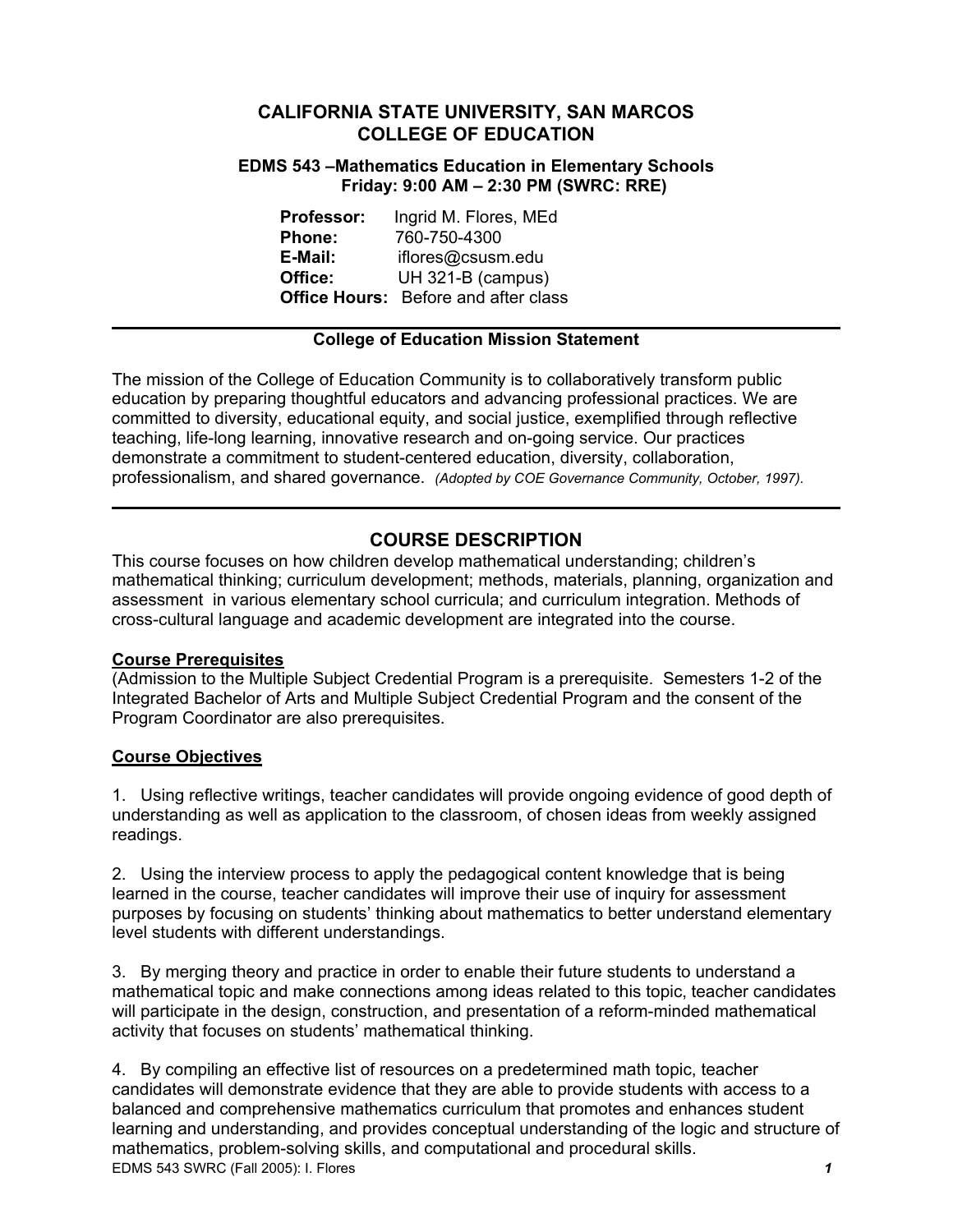5. By reflecting on and weaving what has been learned in the course during the semester regarding mathematics standards, reform-minded mathematics ideas, constructivist teaching and learning methods which enhance how children think and problem solve, teacher candidates will analyze the curriculum that is currently being implemented in their practicum classroom.

### **Unique Course Requirements (optional)**

Students will be required to have access to children in a grade K-6 for the purpose of conducting a series of math interviews to learn about how children think and problem solve.

Each student will be required to implement and videotape a lesson in his or her observation classroom.

### **Required Texts**

- Van de Walle, J. A. (2004). *Elementary and middle school mathematics: Teaching developmentally* (5th ed). Boston: Pearson Education, Inc. ISBN: 0-205-38689-X The text has a companion Web site at: http://wps.ablongman.com/ab\_vandewalle\_math\_5.
- California Department of Education (2000). *Mathematics framework for California public schools, kindergarten through grade twelve* (2000 Revised Ed.). Sacramento, CA: Author. This document can be found on the WWW at: http://www.cde.ca.gov/re/pn/fd/documents/mathematics-frame.pdf. The Web site contains a downloadable PDF file. There are also copies in the library for checkout**.**
- Choate, J. S. (2004). *Successful inclusive teaching: Proven ways to detect and correct*  special needs (4<sup>th</sup> ed). Boston: Allyn and Bacon

### **You are required to access the following Web sites and materials for this course.**

- National Council of Teachers of Mathematics (2000). *Principles and standards for school mathematics*. Reston, VA: Author. This document can be found at: http://standards.nctm.org/
- Star Test Blueprints for Standards Items (grades 2-7) http://www.cde.ca.gov/ta/tg/sr/documents/bpcstmath2to7.pdf

#### **Authorization to Teach English Learners**

This credential program has been specifically designed to prepare teachers for the diversity of languages often encountered in California public school classrooms. The authorization to teach English learners is met through the infusion of content and experiences within the credential program, as well as additional coursework. Students successfully completing this program receive a credential with authorization to teach English learners. *(Approved by CCTC in SB 2042 Program Standards, August 02)*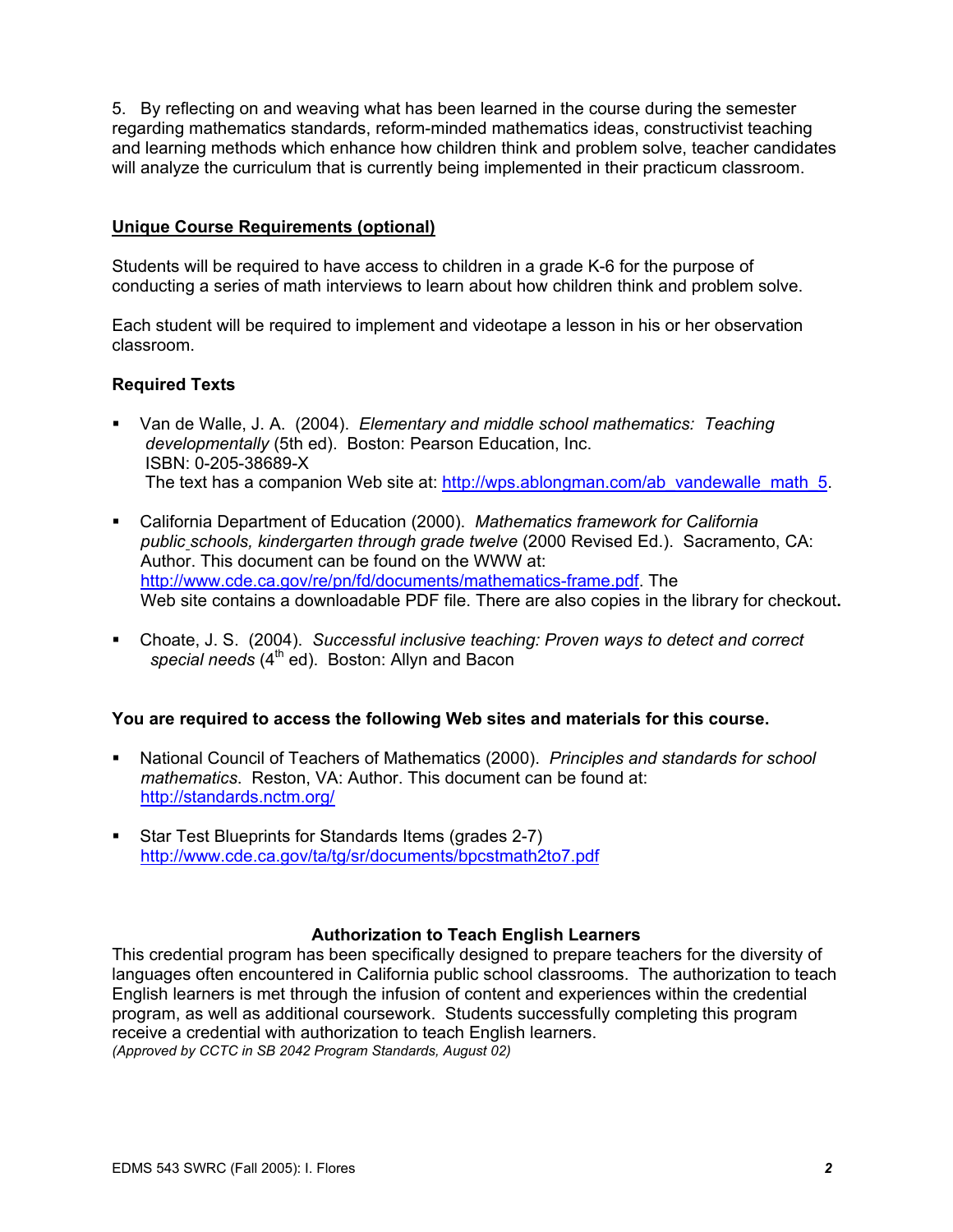## **Teacher Performance Expectation (TPE) Competencies**

The course objectives, assignments, and assessments have been aligned with the CTC standards for the Multiple Subject Credential. This course is designed to help teachers seeking a California teaching credential to develop the skills, knowledge, and attitudes necessary to assist schools and district in implementing effective programs for all students. The successful candidate will be able to merge theory and practice in order to realize a comprehensive and extensive educational program for all students. You will be required to formally address the following TPEs in this course:

### **CTC Standards Alignment:**

The course objectives, assignments, and assessments have been aligned with the CTC standards for Multiple Subjects Credential. The following standards are a primary emphasis in this course:

- **Standard 3**: Relationship between Theory and Practice
- **Standard 4:** Pedagogical Thought and Reflective Practice
- **Standard 5:** Equity, Diversity and Access to the Core Curriculum for All Children
- **Standard 8A:** Pedagogical Preparation for Subject-Specific Content Instruction by MS Candidates (Mathematics)

#### **Teacher Performance Expectation (TPE) Competencies:**

#### **Primary Emphases**:

- TPE 1a-Subject Specific Pedagogical Skills for MS Teaching (Mathematics)
- TPE 2-Monitoring Student Learning During Instruction

#### **Secondary Emphases**:

- TPE 3-Interpretation and Use of Assessments
- TPE 4-Making Content Accessible
- TPE 5-Student Engagement
- TPE 6a-Developmentally Appropriate Practices in Grades K-3
- TPE 6b-Developmentally Appropriate Practices in Grades 4-8
- TPE 6d- Developmentally Appropriate Teaching Practices for Special Education: Teaching the Special Education Population in the General Education Environment
- TPE 7-Teaching English Learners
- TPE 8-Learning About Students
- TPE 9-Instructional Planning
- TPE 10-Instructional Time
- TPE 11-Social Environment
- TPE 13-Professional Growth
- TPE 14-Educational Technology in Teaching and Learning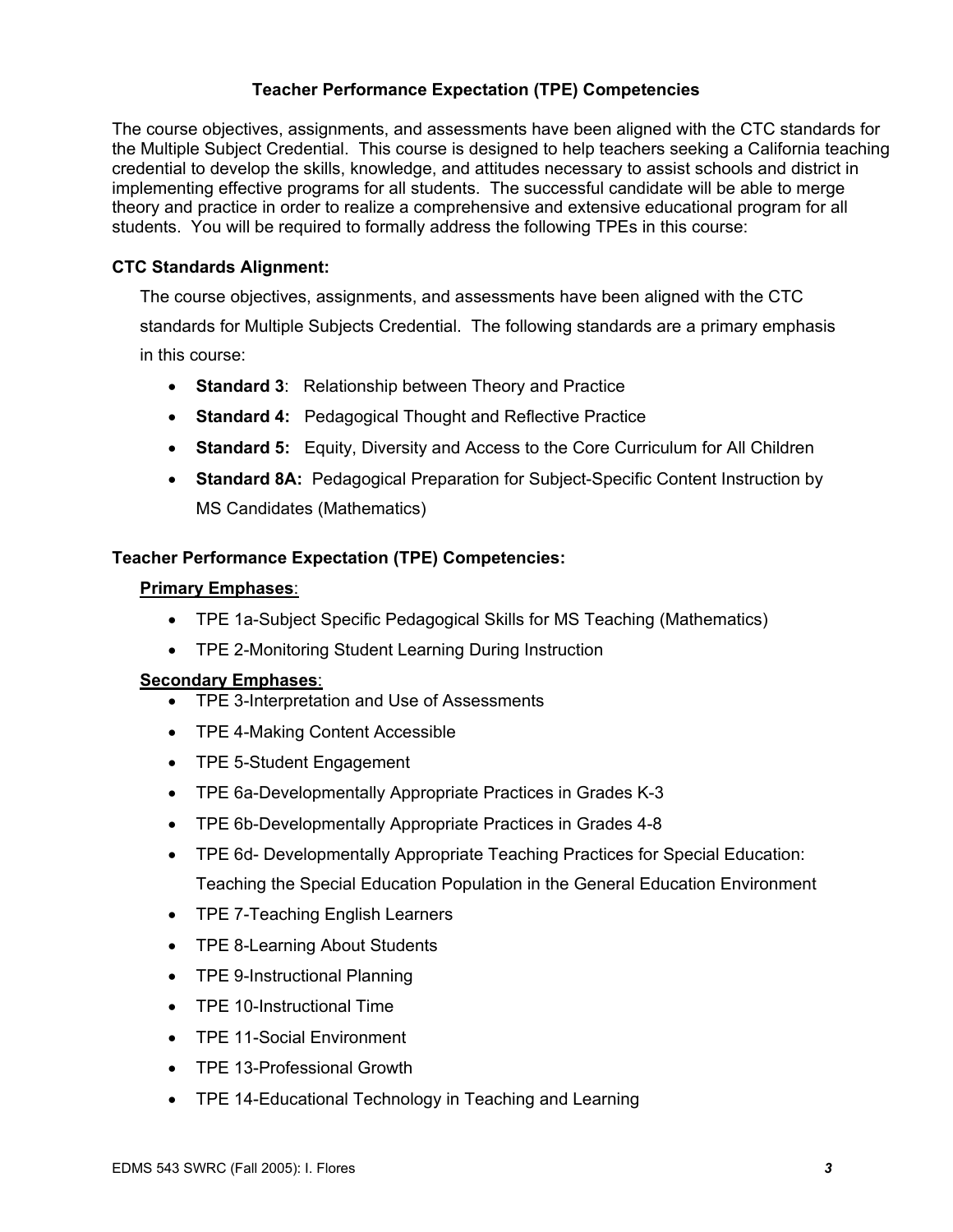### **College of Education Attendance Policy**

Due to the dynamic and interactive nature of courses in the College of Education, all students are expected to attend all classes and participate actively. At a minimum, students must attend more than 80% of class time, or s/he may not receive a passing grade for the course at the discretion of the instructor. Individual instructors may adopt more stringent attendance requirements. Should the student have extenuating circumstances, s/he should contact the instructor as soon as possible. *(Adopted by the COE Governance Community, December, 1997).*

If you miss one class session or are late (or leave early) more than two sessions, you cannot receive a grade of "A". If you miss two class sessions, your highest possible grade is a "C+".

If possible, please discuss with the instructor any extenuating circumstances that will cause you to miss class prior to your absence. Attendance will be taken at each class session. Furthermore, grades on assignments turned in late will be lowered unless **prior arrangements**  have been made with the instructor. Absence is no excuse for not turning in assignments, as they may be sent electronically (e-mail) to the instructor.

## **Students with Disabilities Requiring Reasonable Accommodations**

Students must be approved for services by providing appropriate and recent documentation to the Office of Disable Student Services (DSS). This office is located in Craven Hall 5205, and can be contacted by phone at (760) 750-4905, or TTY (760) 750-4909. Students authorized by DSS to receive reasonable accommodations should meet with their instructor during office hours or, in order to ensure confidentiality, in a more private setting.

### **Course Requirements and Grading Standards**

#### **ASSIGNMENTS (The relative weight for each assignment is indicated as a percentage of the total course grade)**

Detailed assignment guidelines and scoring rubrics (course packet) will be provided electronically to each student for all written assignments below. The course calendar/topics schedule is attached to this syllabus.

#### **Reading Reflections**

**(15%)** - Each week students will write a "meaningful" reflection on the material assigned to be read for that week. Each reflection will be worth 5 points. These reflections should be one page in length (use an "11" font, line spacing of 1.5, with **only** your name and class session number as a heading), and should clearly articulate your thoughts **on the assigned readings** and how you might **specifically apply** what you learned from the articles as a teacher in the classroom. Please do not repeat verbatim from the readings. **Other assignments may be given that will substitute the written reflection but not the reading assignment.** These will require more than 1 page in length.

### **Student Interviews (Critical Assessment Task – CATs)**

**(20%)** - You and one of your classmates will conduct three different student interviews based on questions provided in class. Each interview is worth 5 points. For each interview, you will pose mathematical problems to any one student at a predetermined grade level. The purpose is to get you to begin thinking about students' mathematical understanding, to learn how to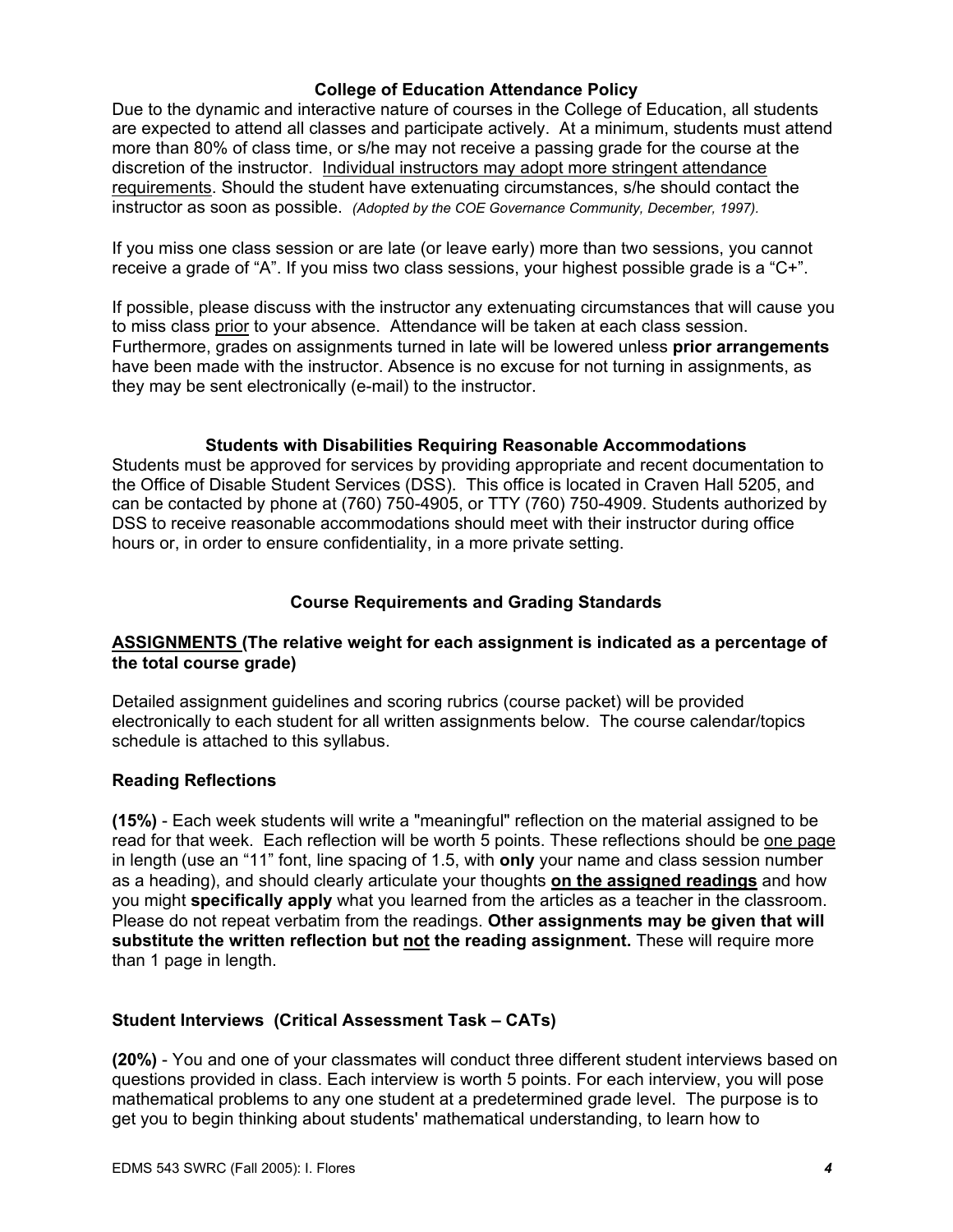effectively pose questions, and interpret the meaning of students' answers, and to provide you with an opportunity to interact with students.

### **Mathematical Resources & Lesson (Critical Assessment Task – CATs)**

**(35%) –** You will first compile resources on a predetermined mathematical topic (20%) and then design a lesson that you will present and videotape in an elementary class (15%). The purpose of this activity is to help you learn how to design effective mathematical activities, to provide you with an opportunity to begin compiling mathematical resources, and to provide an opportunity for you to practice teaching mathematics in an authentic classroom setting.

### **Curriculum Assignment (Critical Assessment Task – CATs)**

**(25%) –** Students will review the mathematics curriculum currently being used in your classroom (e.g., a textbook) at one grade level and write a short paper that investigates the curriculum alignment with the CA Content Standards and current high stakes assessments. Students will also provide their general thoughts and concerns related to the curriculum (e.g., how the curriculum might need to be altered to make strong connections between mathematical concepts and procedures).

#### **Active Participation and Collaboration**

 **(5%) -** Defined as actively engaging and contributing in all class discussions and activities, students will be evaluated daily. A positive attitude is an important component for establishing the definition for active participation and collaboration. In addition, the student will be expected to exhibit professional behavior and demeanor at all times.

### **All University Writing Requirement**

All CSU students must demonstrate competency in writing skills as a requirement for graduation. At Cal State San Marcos, students complete the graduation writing assessment through the All-University Writing Requirement. This requirement mandates that every course at the University must have a writing component of at least 2,500 words (approximately 10 pages). **The writing requirement for this course will be met through weekly writings, student interview reflections, the creation of a lesson plan and mathematical resources, and the curriculum analysis assignment.**

#### **CSUSM Academic Honesty Policy**

Students will be expected to adhere to standards of academic honesty and integrity, as outlined in the Student Academic Honesty Policy. All written work and oral assignments must be original work. All ideas/materials that are borrowed from other sources must have appropriate references to the original sources. Any quoted material should give credit to the source and be punctuated with quotation marks.

Students are responsible for honest completion of their work including examinations. There will be no tolerance for infractions. If you believe there has been an infraction by someone in the class, please bring it to the instructor's attention. The instructor reserves the right to discipline any student for academic dishonesty in accordance with the general rules and regulations of the university. Disciplinary action may include the lowering of grades and/or the assignment of a failing grade for an exam, assignment, or the class as a whole."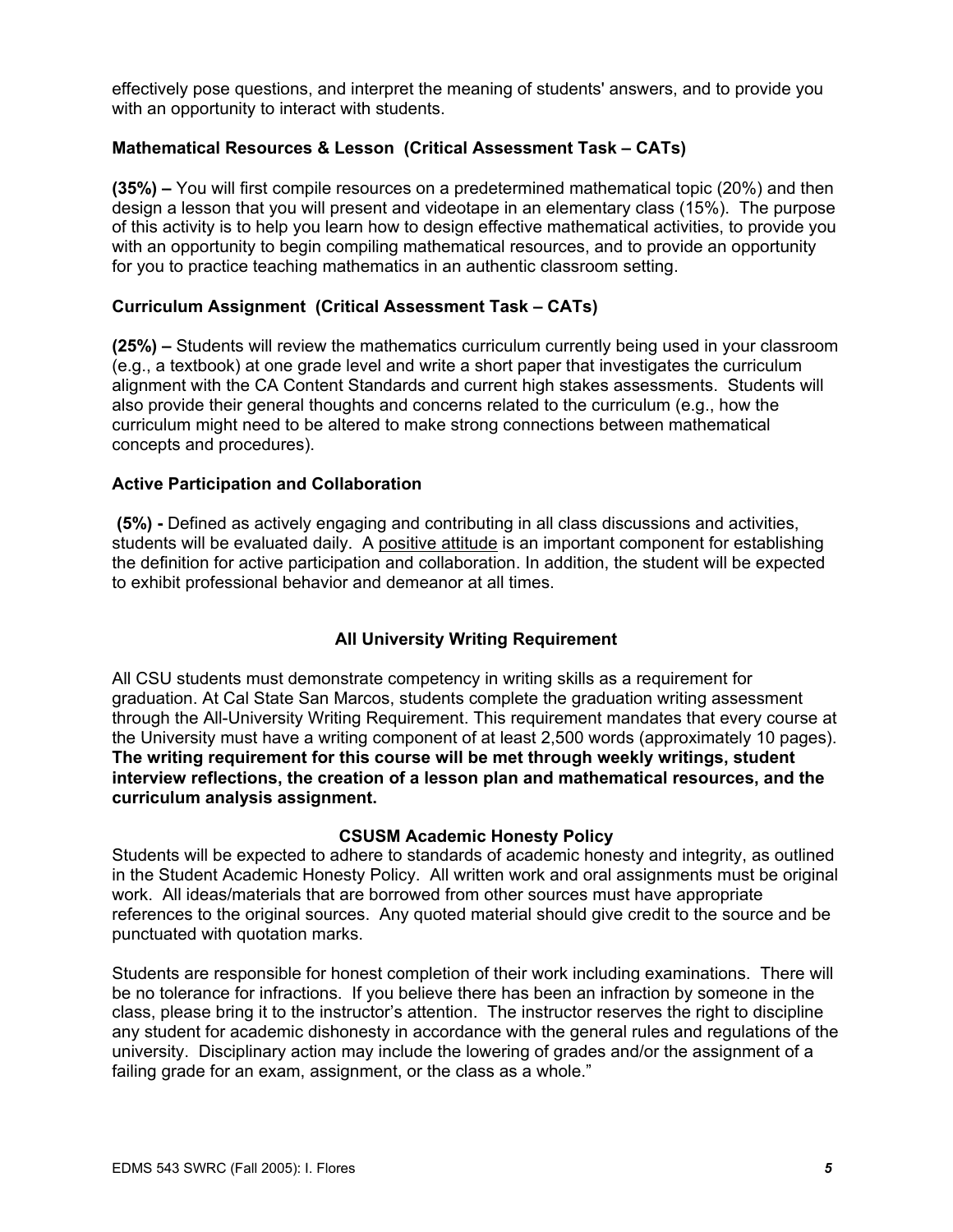**GRADING SCALE:** Grades for this course will be based on the following grading scale:

| A93% - 100 %<br>A-90% - 92%                   |
|-----------------------------------------------|
| B+ 88% - 89%<br>B83% - 87 %<br>$B$ -80% - 82% |
| $C+$ 78% - 79%<br>C73% - 77 %                 |

#### **Exemplary "A" Students:**

- Demonstrate serious commitment to their learning, making full use of the learning opportunities available and searching out the implications of their learning for future use.
- **Complete all assignments thoroughly and thoughtfully toward the goal of developing** in-depth math projects.
- Make insightful connections between all assignments and their developing overall understanding of mathematical concepts; they continually question and examine concepts in a genuine spirit of inquiry.
- **Students show a high level of achievement of course goals.**

#### **"B" Students:**

- **Simply comply with the course requirements and expectations.**
- Complete all assignments, usually thoroughly and thoughtfully.
- Usually connect assignments to their developing overall understanding of mathematical concepts; may be satisfied with accepting their learning as it is received without deeply examining concepts or seeking a higher level of understanding.
- Students show reasonable achievement of course goals.

#### **"C" Students:**

- Demonstrate an inconsistent level of compliance to course requirements and expectations.
- Complete all assignments with limited thoroughness and thoughtfulness.
- Make limited connections between assignments and their developing overall understanding of mathematical concepts; may not be open to examining concepts on a deeper level and may actually dismiss the importance of such inquiry.
- Attempt, but show limited progress in achieving course goals.

#### **Remember! You are required to maintain a B average (3.0 GPA) in your teacher education courses to receive a teaching credential in the State of California.**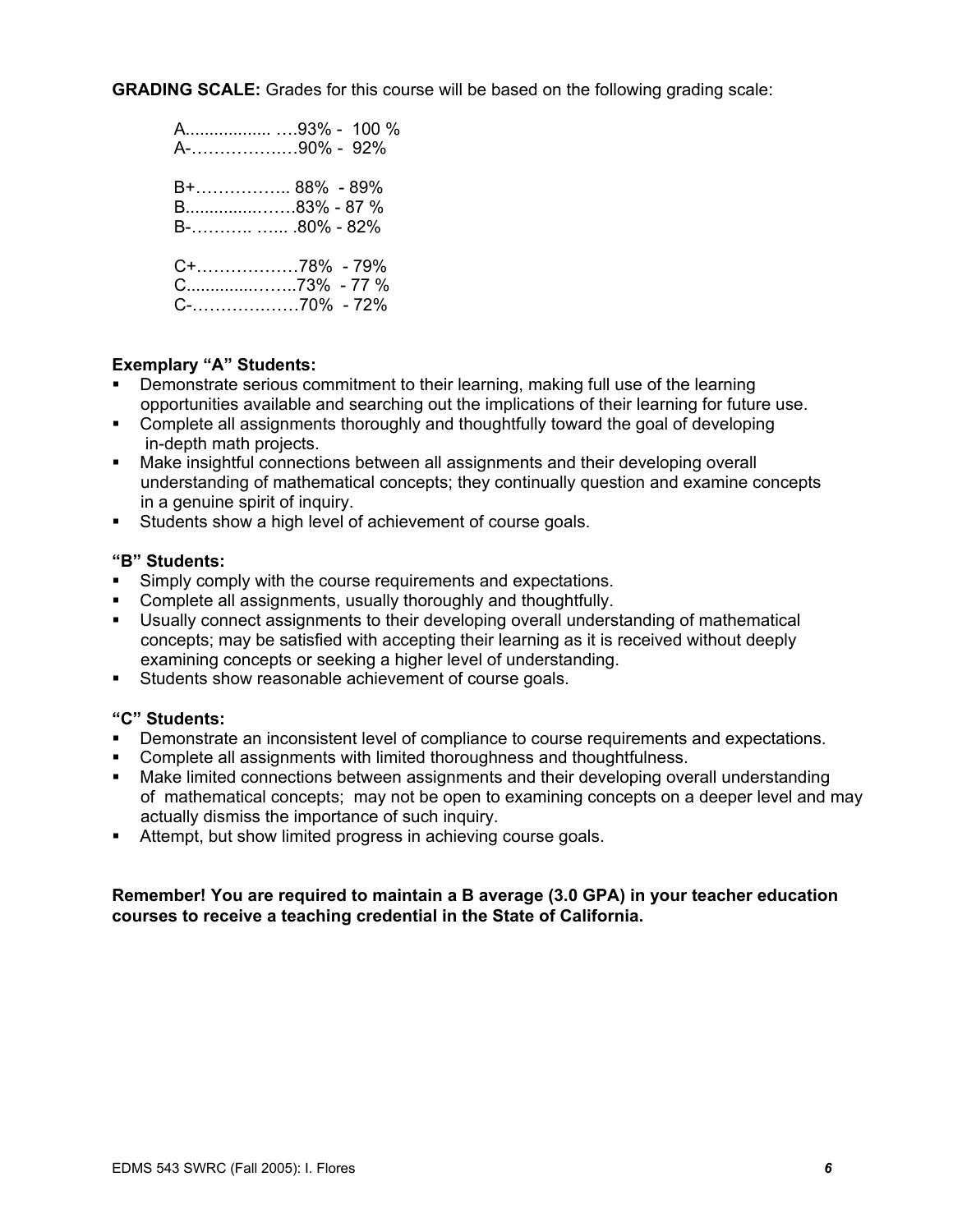#### **Curriculum Review Assignment**  EDMS 543B

|                           |                       | <b>Nearly</b>        |                      |                      |
|---------------------------|-----------------------|----------------------|----------------------|----------------------|
|                           | <b>Developing</b>     | <b>Meets</b>         | <b>Meets</b>         | <b>Exceeds</b>       |
| <b>TPE 1, 1a</b>          | Candidate's           | Candidate's          | Candidate's          | Candidate's          |
| Subject Specific          | analysis of the       | analysis of the      | analysis of the      | analysis of the      |
| Pedagogical skills        | curriculum will       | curriculum will      | curriculum will      | curriculum will      |
| for MS Teaching           | demonstrate little to | demonstrate some     | demonstrate          | demonstrate          |
| Assignment                | no understanding      | understanding of     | considerable         | exceptional          |
| (Teaching                 | of how to teach the   | how to teach the     | understanding of     | understanding of     |
| Mathematics in a          | state adopted         | state adopted        | how to teach the     | how to teach the     |
| MS Assignment)            | academic content      | academic content     | state adopted        | state adopted        |
|                           | standard in           | standard in          | academic content     | academic content     |
|                           | mathematics.          | mathematics.         | standard in          | standard in          |
|                           |                       |                      | mathematics.         | mathematics.         |
| TPE <sub>4</sub>          | Candidate's           | Candidate's          | Candidate's          | Candidate's          |
| <b>Making Content</b>     | analysis of the       | analysis of the      | analysis of the      | analysis of the      |
| Accessible                | curriculum will       | curriculum will      | curriculum will      | curriculum will      |
|                           | demonstrate little to | demonstrate some     | demonstrate          | demonstrate          |
|                           | no understanding in   | understanding in     | considerable         | exceptional          |
|                           | the use of            | the use of           | understanding in     | understanding in     |
|                           | pedagogical           | pedagogical          | the use of           | the use of           |
|                           | strategies that will  | strategies that will | pedagogical          | pedagogical          |
|                           | provide all students  | provide all students | strategies that will | strategies that will |
|                           | access to the         | access to the        | provide all students | provide all students |
|                           | mathematics           | mathematics          | access to the        | access to the        |
|                           | curriculum.           | curriculum           | mathematics          | mathematics          |
|                           |                       |                      | curriculum           | curriculum           |
| TPE 6, 6a, 6b             | Candidate's           | Candidate's          | Candidate's          | Candidates's         |
| Developmentally           | analysis of the       | analysis of the      | analysis of the      | analysis of the      |
| Appropriate               | curriculum will       | curriculum will      | curriculum will      | curriculum will      |
| <b>Teaching Practices</b> | demonstrate little to | demonstrate some     | demonstrate          | demonstrate          |
| in Grades K-3 & 4-        | no understanding in   | understanding in     | considerable         | exceptional          |
| 8                         | the use of            | the use of           | understanding in     | understanding in     |
|                           | developmentally       | developmentally      | the use of           | the use of           |
|                           | appropriate           | appropriate          | developmentally      | developmentally      |
|                           | teaching practices.   | teaching practices   | appropriate          | appropriate          |
|                           |                       |                      | teaching practices   | teaching practices   |

- $\triangleright$  TPE 9 Instructional Planning
- $\triangleright$  TPE 10 Instructional Time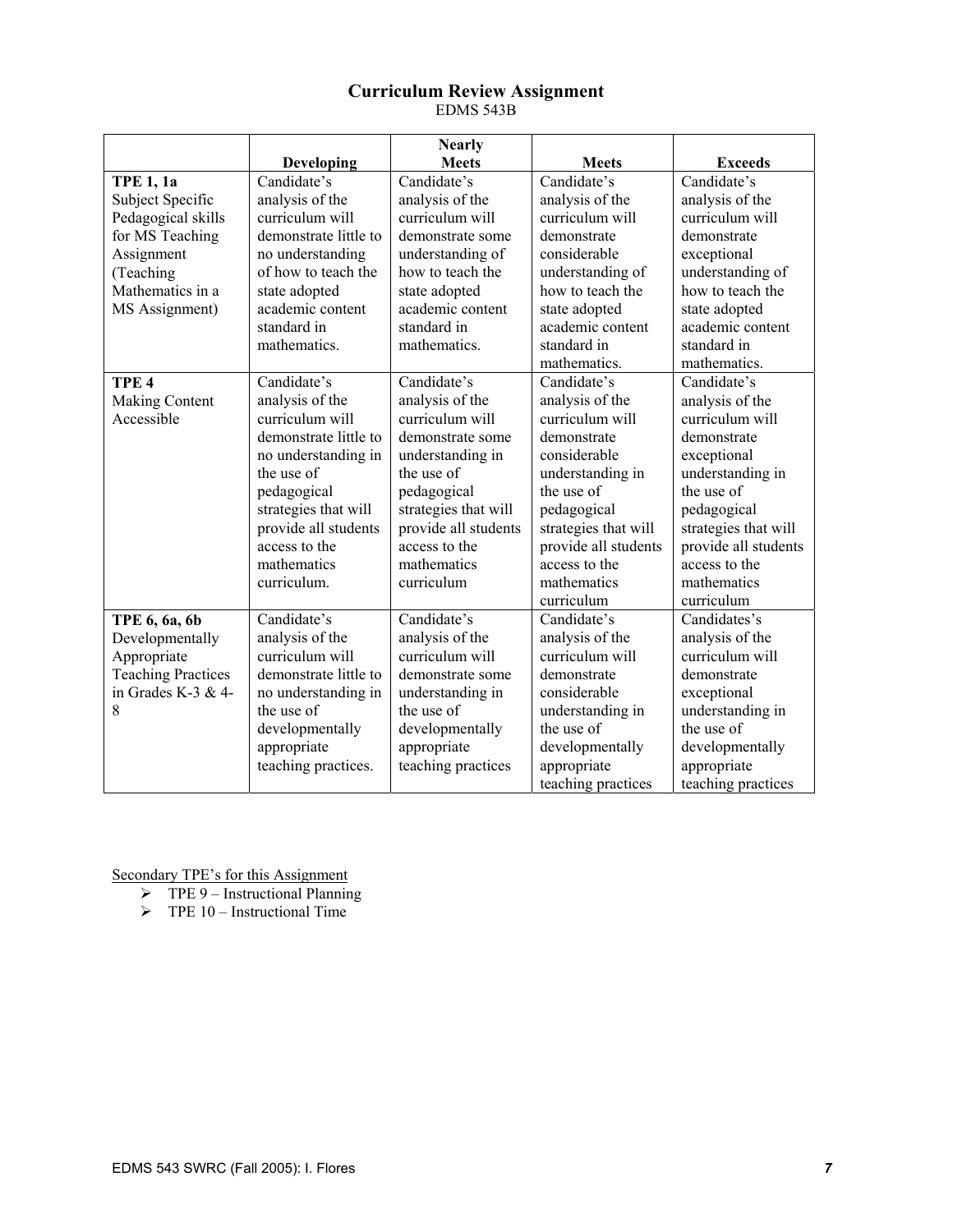#### **Lesson Presentation Assignment**  EDMS 543B

|                    |                      | <b>Nearly</b>        |                      |                      |
|--------------------|----------------------|----------------------|----------------------|----------------------|
|                    | <b>Developing</b>    | <b>Meets</b>         | <b>Meets</b>         | <b>Exceeds</b>       |
| <b>TPE 1, 1a</b>   | Candidates' lesson   | Candidates' lesson   | Candidates' lesson   | Candidates' lesson   |
| Subject Specific   | plan and             | plan and             | plan and             | plan and             |
| Pedagogical skills | presentation         | presentation         | presentation         | presentation         |
| for MS Teaching    | demonstrates little  | demonstrates some    | demonstrates         | demonstrates         |
| Assignment         | to no                | understanding of     | considerable         | exceptional          |
| (Teaching          | understanding of     | how to teach the     | understanding of     | understanding of     |
| Mathematics in a   | how to teach the     | state adopted        | how to teach the     | how to teach the     |
| Multiple Subject   | state adopted        | academic content     | state adopted        | state adopted        |
| Assignment)        | academic content     | standard in          | academic content     | academic content     |
|                    | standard in          | mathematics          | standard in          | standard in          |
|                    | mathematics          |                      | mathematics          | mathematics          |
| TPE <sub>4</sub>   | Candidates' lesson   | Candidates' lesson   | Candidates' lesson   | Candidates' lesson   |
| Making Content     | plan and             | plan and             | plan and             | plan and             |
| Accessible         | presentation will    | presentation will    | presentation will    | presentation will    |
|                    | demonstrate little   | demonstrate some     | demonstrate          | demonstrate          |
|                    | to no                | understanding in     | considerable         | exceptional          |
|                    | understanding in     | the use of           | understanding in     | understanding in     |
|                    | the use of           | pedagogical          | the use of           | the use of           |
|                    | pedagogical          | strategies that will | pedagogical          | pedagogical          |
|                    | strategies that will | provide all students | strategies that will | strategies that will |
|                    | provide all students | access to the        | provide all students | provide all students |
|                    | access to the        | mathematics          | access to the        | access to the        |
|                    | mathematics          | curriculum           | mathematics          | mathematics          |
|                    | curriculum           |                      | curriculum           | curriculum           |
| TPE 6, 6a, 6b      | Candidates' lesson   | Candidates' lesson   | Candidates' lesson   | Candidates' lesson   |
| Developmentally    | plan and             | plan and             | plan and             | plan and             |
| Appropriate        | presentation will    | presentation will    | presentation will    | presentation will    |
| Teaching           | demonstrate little   | demonstrate some     | demonstrate          | demonstrate          |
| Practices - Grades | to no                | understanding in     | considerable         | exceptional          |
| $K-3 & 4-8$        | understanding in     | the use of           | understanding in     | understanding in     |
|                    | the use of           | developmentally      | the use of           | the use of           |
|                    | developmentally      | appropriate          | developmentally      | developmentally      |
|                    | appropriate          | teaching practices.  | appropriate          | appropriate          |
|                    | teaching practices.  |                      | teaching practices.  | teaching practices.  |

- ¾ TPE 2 Monitoring Student Learning During Instruction
- $\triangleright$  TPE 5 Student Engagement
- $\triangleright$  TPE 9 Instructional Planning
- $\triangleright$  TPE 10 Instructional Time
- $\triangleright$  TPE 11 Social Environment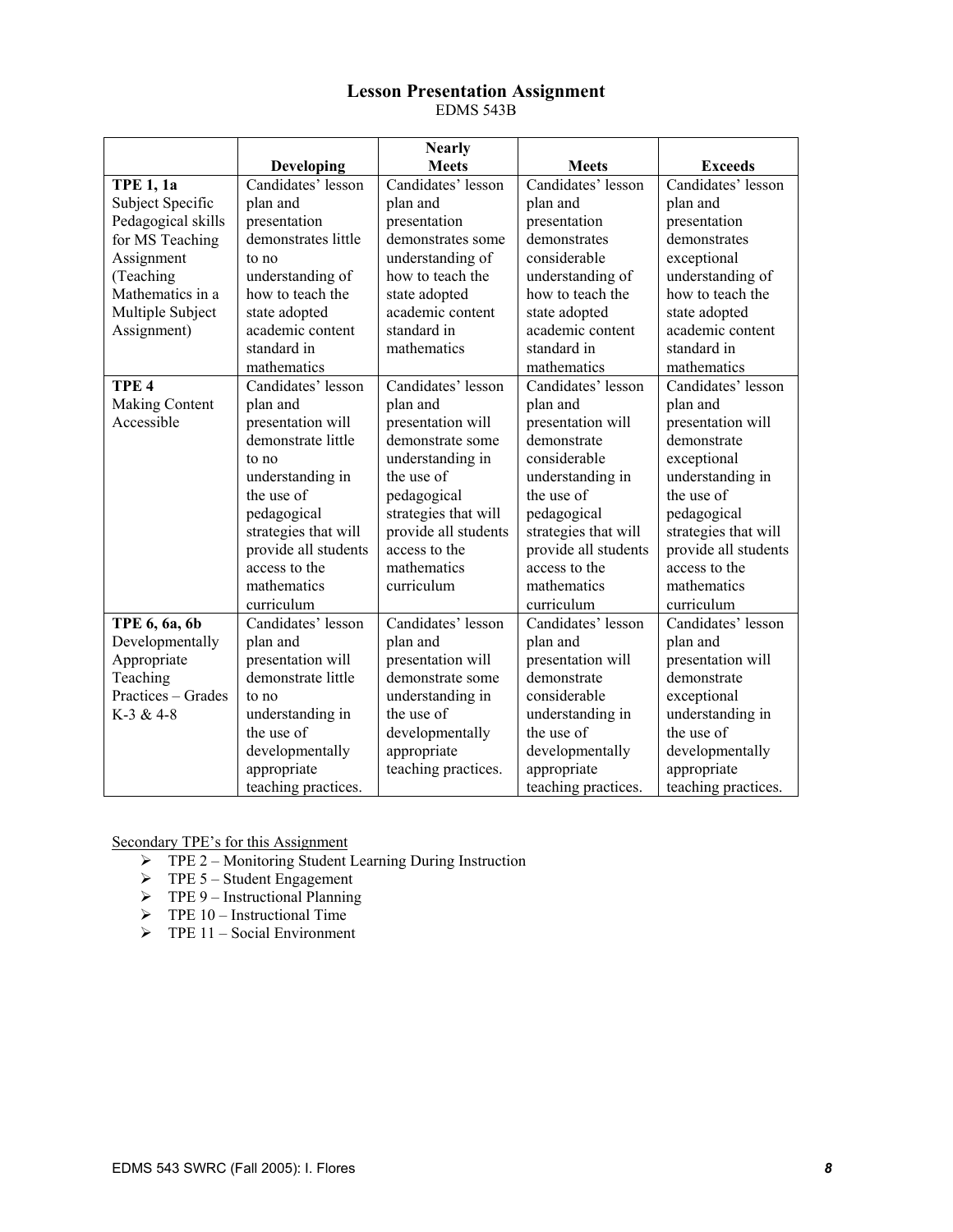#### **Lesson Resources Assignment**  EDMS 543B

|                  |                    | <b>Nearly</b>      |                    |                    |
|------------------|--------------------|--------------------|--------------------|--------------------|
|                  | Developing         | <b>Meets</b>       | <b>Meets</b>       | <b>Exceeds</b>     |
| TPE <sub>4</sub> | Candidates'        | Candidates'        | Candidates'        | Candidates'        |
| Making Content   | resources and      | resources and      | resources and      | resources and      |
| Accessible       | descriptions will  | descriptions will  | descriptions will  | descriptions will  |
|                  | demonstrate little | demonstrate some   | demonstrate        | demonstrate        |
|                  | to no              | understanding of   | considerable       | exceptional        |
|                  | understanding of   | how instructional  | understanding of   | understanding of   |
|                  | how instructional  | resources can help | how instructional  | how instructional  |
|                  | resources can help | provide all        | resources can help | resources can help |
|                  | provide all        | students with      | provide all        | provide all        |
|                  | students with      | access to a        | students with      | students with      |
|                  | access to a        | balanced and       | access to a        | access to a        |
|                  | balanced and       | comprehensive      | balanced and       | balanced and       |
|                  | comprehensive      | curriculum.        | comprehensive      | comprehensive      |
|                  | curriculum.        |                    | curriculum.        | curriculum.        |

- ¾ TPE 1a Subject-Specific Pedagogical Skills for MS Teaching Assignments (Teaching Mathematics in a MS Assignment)
- $\triangleright$  TPE 5 Student Engagement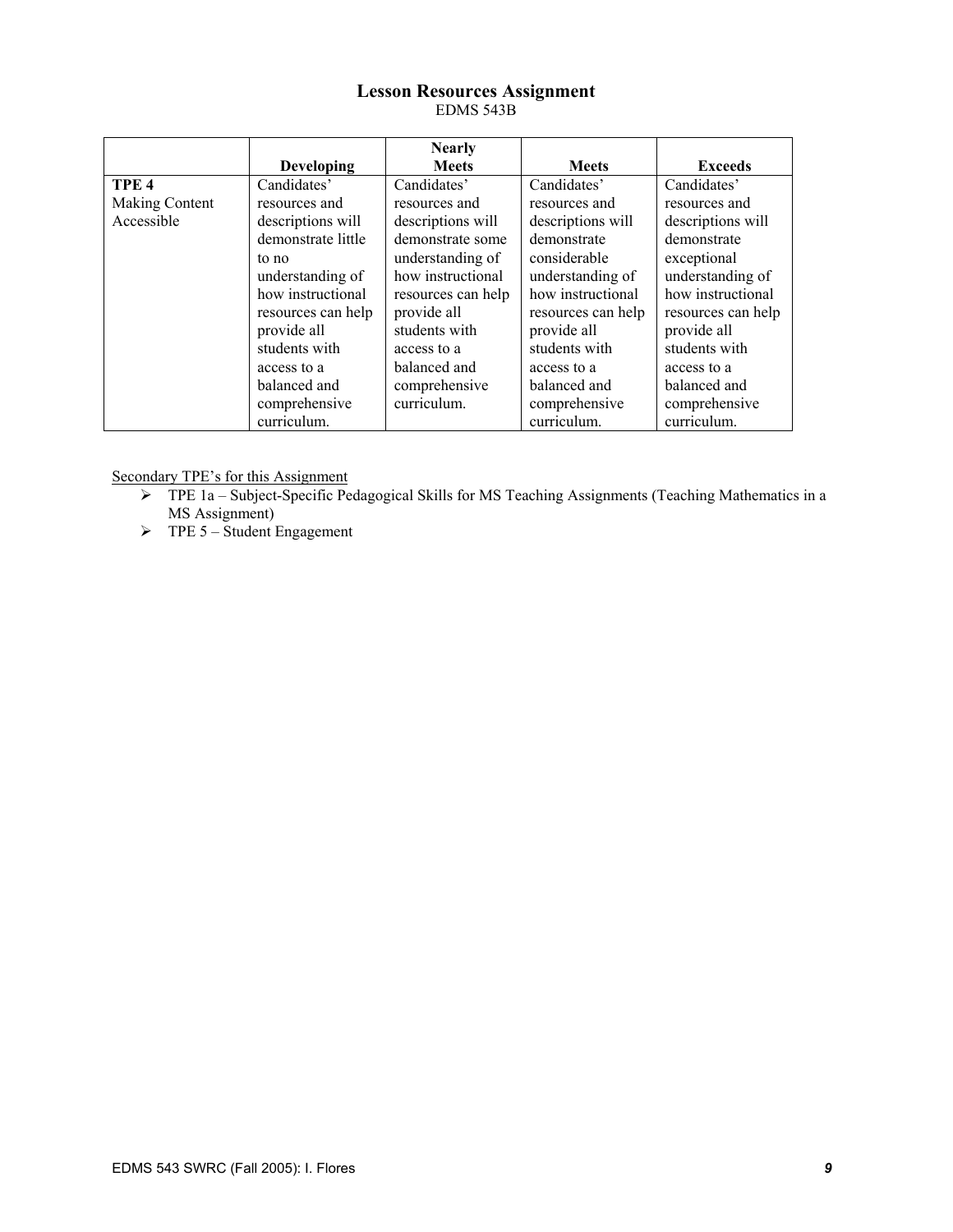#### **Student Interviews Assignment**  EDMS 543B

|                         |                        | <b>Nearly</b>         |                       |                       |
|-------------------------|------------------------|-----------------------|-----------------------|-----------------------|
|                         | <b>Developing</b>      | <b>Meets</b>          | <b>Meets</b>          | <b>Exceeds</b>        |
| <b>TPE 1, 1a</b>        | Candidate's            | Candidate's           | Candidate's           | Candidate's           |
| Subject Specific        | assessment and         | assessment and        | assessment and        | assessment and        |
| Pedagogical             | recommendations        | recommendations       | recommendations       | recommendations       |
| skills for MS           | from the student       | from the student      | from the student      | from the student      |
| Teaching                | interview              | interview             | interview             | interview             |
| Assignment              | demonstrates little to | demonstrates some     | demonstrates          | demonstrates          |
| (Teaching               | no understanding of    | understanding of how  | considerable          | exceptional           |
| Mathematics in a        | how to teach the state | to teach the state    | understanding of how  | understanding of how  |
| Multiple Subject        | adopted academic       | adopted academic      | to teach the state    | to teach the state    |
| Assignment)             | content standard in    | content standard in   | adopted academic      | adopted academic      |
|                         | mathematics            | mathematics           | content standard in   | content standard in   |
|                         |                        |                       | mathematics           | mathematics           |
| TPE <sub>2</sub>        | Candidate's            | Candidate's           | Candidate's           | Candidate's           |
| Monitoring              | assessment and         | assessment and        | assessment and        | assessment and        |
| <b>Student Learning</b> | recommendations        | recommendations       | recommendations       | recommendations       |
| During                  | from the student       | from the student      | from the student      | from the student      |
| Instruction             | interview              | interview             | interview             | interview             |
|                         | demonstrates little to | demonstrates some     | demonstrates          | demonstrates          |
|                         | no understanding of    | understanding of how  | considerable          | exceptional           |
|                         | how to monitor         | to monitor student    | understanding of how  | understanding of how  |
|                         | student learning and   | learning and how to   | to monitor student    | to monitor student    |
|                         | how to effectively     | effectively make use  | learning and how to   | learning and how to   |
|                         | make use of this       | of this information   | effectively make use  | effectively make use  |
|                         | information when       | when teaching.        | of this information   | of this information   |
|                         | teaching.              |                       | when teaching.        | when teaching.        |
| TPE <sub>3</sub>        | Candidate              | Candidate             | Candidate             | Candidate             |
| Interpretation          | demonstrates little to | demonstrates some     | demonstrates          | demonstrates          |
| and Use of              | no understanding of    | understanding of how  | considerable          | exceptional           |
| Assessments             | how to effectively     | to effectively assess | understanding of how  | understanding of how  |
|                         | assess students'       | students' content     | to effectively assess | to effectively assess |
|                         | content knowledge      | knowledge through     | students' content     | students' content     |
|                         | through the use of     | the use of student    | knowledge through     | knowledge through     |
|                         | student interviews.    | interviews.           | the use of student    | the use of student    |
|                         |                        |                       | interviews.           | interviews.           |
|                         |                        |                       |                       |                       |
| TPE <sub>4</sub>        | Candidate's            | Candidate's           | Candidate's           | Candidate's           |
| Making Content          | recommendations        | recommendations       | recommendations       | recommendations       |
| Accessible              | from the student       | from the student      | from the student      | from the student      |
|                         | interview              | interview             | interview             | interview             |
|                         | demonstrates little to | demonstrates some     | demonstrates          | demonstrates          |
|                         | no understanding in    | understanding in the  | considerable          | exceptional           |
|                         | the use of             | use of pedagogical    | understanding in the  | understanding in the  |
|                         | pedagogical            | strategies that will  | use of pedagogical    | use of pedagogical    |
|                         | strategies that will   | provide all students  | strategies that will  | strategies that will  |
|                         | provide all students   | access to the         | provide all students  | provide all students  |
|                         | access to the          | mathematics           | access to the         | access to the         |
|                         | mathematics            | curriculum            | mathematics           | mathematics           |
|                         | curriculum             |                       | curriculum            | curriculum            |

- $\triangleright$  TPE 5 Student Engagement
- $\triangleright$  TPE 6, 6a, 6b Developmentally Appropriate Practices in Grades K-3 & Grades 4-8.
- $\triangleright$  TPE 8 Learning about Students and TPE 9 Instructional Planning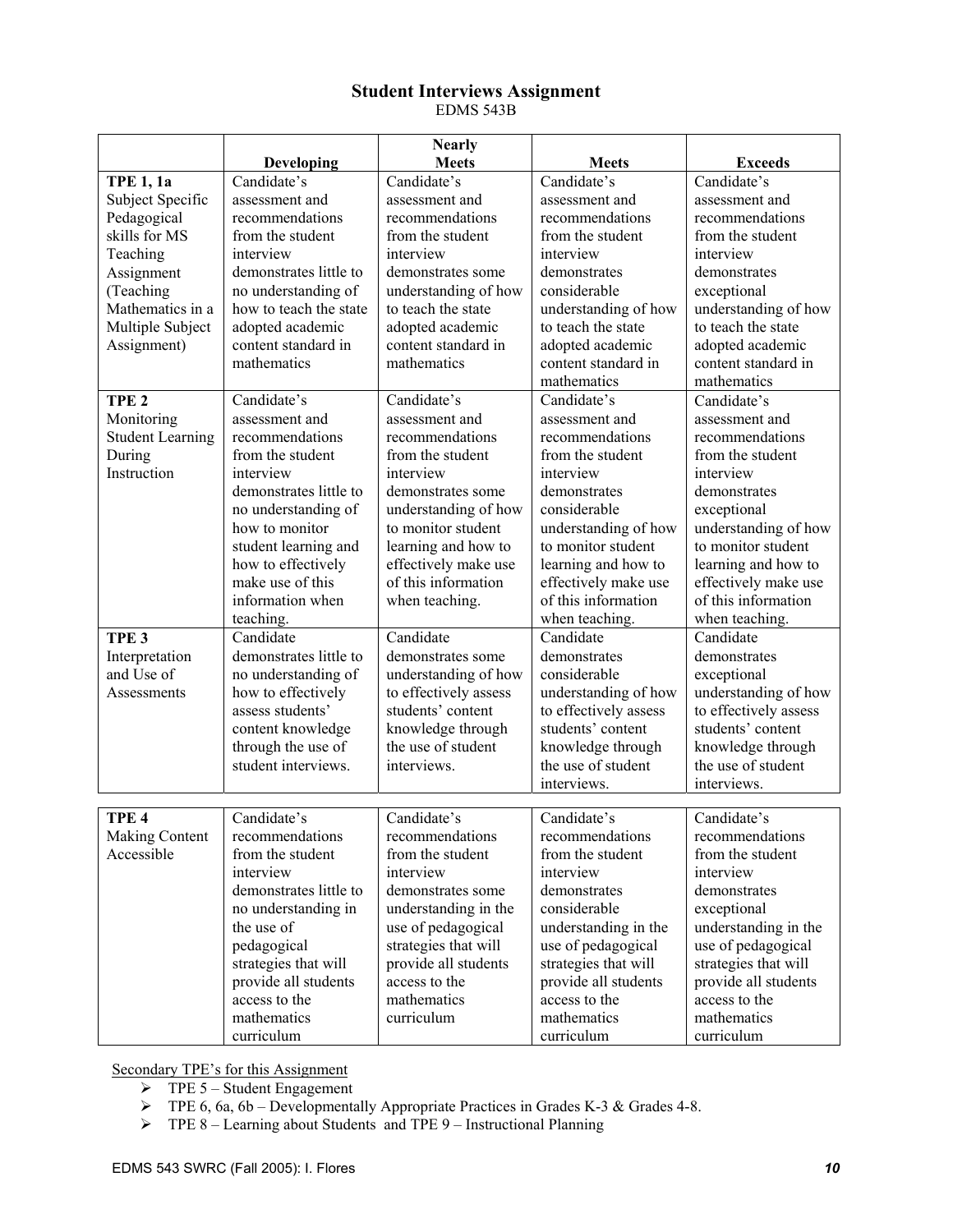| <b>DATE</b> | <b>EDMS 543 COURSE TOPICS &amp; ASSIGNMENTS (W)</b>                                           | <b>READINGS (Text and Other Sources)</b>     |
|-------------|-----------------------------------------------------------------------------------------------|----------------------------------------------|
| 9/02/05     | Course Introduction                                                                           | 1- Teaching Mathematics in the Context of    |
|             | Why do we do mathematics? (Big picture)                                                       | the Reform Movement                          |
|             | Conceptual vs. procedural knowledge                                                           |                                              |
|             | Characteristics of Effective Classrooms: Overview of Instructional                            | 2 - Exploring What It Means to do            |
|             | Practices                                                                                     | Mathematics                                  |
|             | Developing understanding-How do kids learn?                                                   |                                              |
|             | Teaching through problem solving                                                              | 3 - Developing Understanding in              |
|             | Discussion of Cognitively Guided Instruction                                                  | Mathematics                                  |
|             |                                                                                               | 4 -Teaching Through Problem Solving          |
| 9/09/05     | - Interviews                                                                                  | 5 - Building Assessment into Instruction     |
|             | - Assessment – Connecting instruction to assessment                                           |                                              |
|             | - How kids learn through problem solving development                                          | 6 - Planning in the Problem-Based            |
|             |                                                                                               | Classroom                                    |
|             | - Mathematics Content Standards for California Public Schools                                 | This document is available on:               |
| $***$       | Group presentations of assigned standards                                                     | http://www.cde.ca.gov/ci/ma/cf/index.as      |
|             | CA Mathematics Standards Star Test Blueprint                                                  | $\mathbf{D}$                                 |
| 9/16/05     | Special Populations: Creating Inclusive Classrooms                                            | 7 - Teaching All Children Mathematics        |
|             | Multiple Representations and reaching every learner                                           |                                              |
|             | Article summary/critique on Math and Special Populations due                                  | Journal article on math & special needs      |
|             | Number Sense I:                                                                               | 9 - Developing Early Number Concepts         |
|             | What it means and how we can help children develop it.                                        | and Number Sense                             |
|             | PRACTICE INTERVIEW DUE                                                                        |                                              |
| 9/23/05     | Number Sense II:                                                                              | 10 - Developing Meanings for the Operations  |
|             | Classification of word problems for addition, subtraction,                                    |                                              |
|             | multiplication, and division.                                                                 |                                              |
|             | How all children can construct efficient mental tools for fact mastery.                       | 11 - Helping Children Master the Basic Facts |
|             | Number Sense III:                                                                             |                                              |
|             | Developing understanding of place value                                                       | 12 - Whole-Number Place-Value                |
|             | Place Value Interview due                                                                     | Development                                  |
| 9/30/05     | Number Sense IV:                                                                              | 13 - Strategies for Whole Number             |
|             | Developing flexible methods of computation, mental strategies, and                            | Computation                                  |
|             | estimation.                                                                                   |                                              |
|             | Building estimation skills                                                                    | 14 - Computational Estimation with Whole     |
| $***1$      | Add/Subtraction OR Multiplication/Division classroom                                          | Numbers                                      |
|             | presentation (Number Sense)                                                                   |                                              |
|             | Addition/Subtraction OR Multiplication/Division interview due<br>(turn in only one interview) |                                              |
| 10/07/05    | Fractions I:                                                                                  | 15 - Developing Fraction Concepts            |
|             | Constructing understanding of fractions; fraction computation                                 |                                              |
| $***2$      | Fraction classroom presentation #1 (grades K-4 lesson choice)                                 | 16 - Computation with Fractions              |
|             | <b>Fraction interview due</b>                                                                 | 17 – Decimal & Percent Concepts and          |
|             | Fractions II:                                                                                 | Decimal Computation                          |
| $***3$      | Fraction classroom presentation #2 (grades 5-8 lesson choice)                                 | 18 - Developing Concepts of Ratio and        |
|             |                                                                                               | Proportion                                   |
| 10/14/05    | Measurement - Customary and metric system                                                     | 19 - Developing Measurement Concepts         |
| $***4$      | <b>Measurement classroom presentation</b>                                                     |                                              |
|             | <b>Measurement interview due</b>                                                              | 20 - Geometric Thinking and Geometric        |
|             | Geometry - Developing geometric reasoning and spatial sense                                   | Concepts                                     |
| $***5$      | Geometry classroom presentation                                                               |                                              |
|             | Geometry interview due                                                                        |                                              |
| 10/21/05    | Probability & Data Analysis - Developing meaningful experiences in                            | 21 - Exploring Concepts of Probability and   |
|             | gathering and displaying statistical data.                                                    | Data Analysis                                |
|             | Exploring concepts of chance, simple and independent events.                                  |                                              |
| $***6$      | Probability & Data Analysis classroom presentation                                            |                                              |
|             | Probability & Data Analysis interview due                                                     |                                              |
|             | Algebraic Reasoning and Function - Exploring patterns, variables, and                         | 22 - Algebraic Reasoning                     |
|             | equations. Developing function concepts.                                                      |                                              |
| $***7$      | Algebra classroom presentation                                                                | 23 – Exploring Functions                     |
|             | Last day to turn in curriculum assignment                                                     |                                              |
|             | <b>Taskstream posting-last day</b>                                                            |                                              |
|             | Technology - This competency will be infused throughout the course.                           | 8 - Technology and School                    |
|             | Use this chapter as an ongoing reference.                                                     | Mathematics                                  |